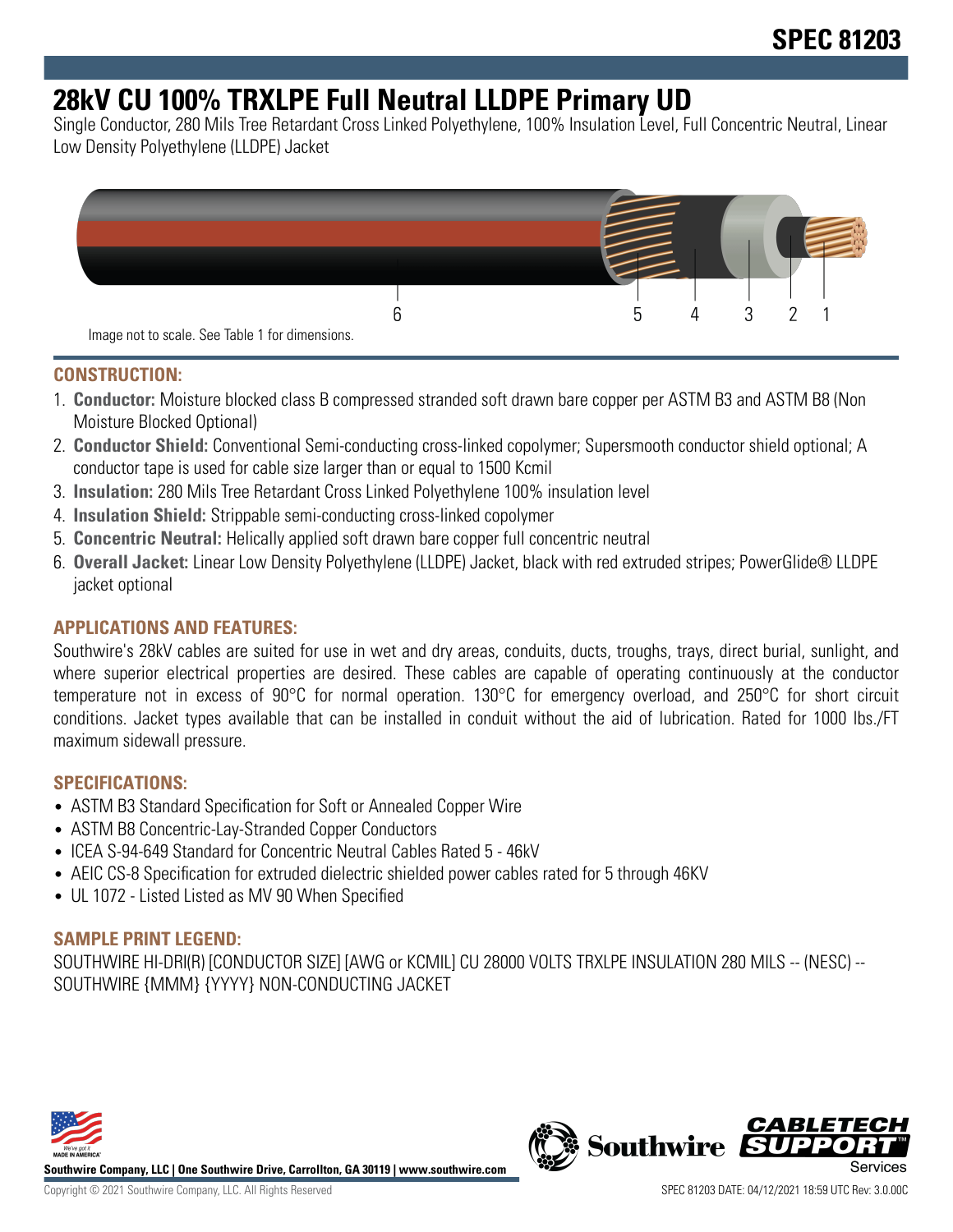# **Table 1 – Weights and Measurements**

| <b>Stock</b><br>Number | Cond.<br><b>Size</b> | <b>Diameter</b><br>Over<br>Conductor | <b>Diameter</b><br>Over<br>Insulation | Insul.<br>Thickness | <b>Diameter</b><br>0 <sub>ver</sub><br>Insulation<br>Shield | Concentric<br><b>Neutral</b> | Neutral DC<br>Resistance<br>$25^{\circ}$ C | Jacket<br><b>Thickness</b> | Approx.<br>0 <sub>D</sub> | Approx.<br>Weight | Min<br>Bending<br>Radius | Max Pull<br>Tension* |
|------------------------|----------------------|--------------------------------------|---------------------------------------|---------------------|-------------------------------------------------------------|------------------------------|--------------------------------------------|----------------------------|---------------------------|-------------------|--------------------------|----------------------|
|                        | AWG/<br>Kcmil        | inch                                 | inch                                  | mil                 | inch                                                        | No. x AWG                    | $\Omega$ /1000ft                           | mil                        | inch                      | $\frac{1}{1000}$  | inch                     | $\mathsf{lb}$        |
| <b>TBA</b>             | (1)                  | 0.289                                | 0.886                                 | 280                 | 0.966                                                       | 13x12                        | 0.128                                      | 50                         | 1.226                     | 945               | 14.7                     | 670                  |
| TBA                    | (19)                 | 0.322                                | 0.919                                 | 280                 | 0.999                                                       | 13x12                        | 0.128                                      | 50                         | 1.259                     | 981               | 15.1                     | 670                  |
| <b>TBA</b>             | 1/0<br>(1)           | 0.325                                | 0.922                                 | 280                 | 1.002                                                       | 16x12                        | 0.104                                      | 50                         | 1.262                     | 1086              | 15.1                     | 845                  |
| <b>TBA</b>             | 1/0<br>(19)          | 0.362                                | 0.959                                 | 280                 | 1.039                                                       | 16x12                        | 0.104                                      | 50                         | 1.299                     | 1129              | 15.6                     | 845                  |
| <b>TBA</b>             | 2/0<br>(19)          | 0.405                                | 1.002                                 | 280                 | 1.082                                                       | 13x10                        | 0.080                                      | 50                         | 1.386                     | 1363              | 16.6                     | 1065                 |
| TBA                    | 3/0<br>(19)          | 0.456                                | 1.053                                 | 280                 | 1.153                                                       | 16x10                        | 0.065                                      | 50                         | 1.457                     | 1614              | 17.5                     | 1342                 |
| <b>TBA</b>             | 4/0<br>(19)          | 0.512                                | 1.109                                 | 280                 | 1.209                                                       | 16x9                         | 0.052                                      | 50                         | 1.538                     | 1932              | 18.5                     | 1693                 |
| TBA                    | 250<br>(37)          | 0.558                                | 1.164                                 | 280                 | 1.264                                                       | 25x10                        | 0.042                                      | 50                         | 1.568                     | 2203              | 18.8                     | 2000                 |

All dimensions are nominal and subject to normal manufacturing tolerances

◊ Cable marked with this symbol is a standard stock item

\* Pulling tension based on pulling eye directly connected to conductor

#### **Table 2 – Electrical and Engineering Data**

| Cond<br><b>Size</b> | <b>DC</b><br>Resistance<br>@ 25°C | AC<br>Resistance<br>@90°C | Capacitive<br>Reactance @<br>60Hz | Inductive<br>Reactance<br>@ 60Hz | <b>Charging</b><br>Current | <b>Dielectric</b><br>Loss | Zero<br>Sequence<br>Impedance* | Positive<br>Sequence<br>Impedance* | <b>Short</b><br>Circuit<br>Current @<br>30 Cycle | Allowable<br>Ampacity in<br>Duct 90°C1 | Allowable<br>Ampacity<br><b>Directly</b><br>Buried 90°C‡ |
|---------------------|-----------------------------------|---------------------------|-----------------------------------|----------------------------------|----------------------------|---------------------------|--------------------------------|------------------------------------|--------------------------------------------------|----------------------------------------|----------------------------------------------------------|
| AWG/<br>Kcmil       | $\Omega/1000$ ft                  | $\Omega/1000$ ft          | $M\Omega^*1000$ ft                | $\Omega/1000$ ft                 |                            | A/1000ft W/1000ft         | $\Omega/1000$ ft               | $\Omega/1000$ ft                   | Amp                                              | Amp                                    | Amp                                                      |
| (1)                 | 0.129                             | 0.161                     | 0.068                             | 0.052                            | 0.238                      | 1.152                     | $0.290 + j0.064$               | $0.164 + j0.051$                   | 7560.0                                           | 175                                    | 220                                                      |
| (19)                | 0.129                             | 0.161                     | 0.064                             | 0.051                            | 0.253                      | 1.226                     | $0.290 + j0.062$               | $0.164 + j0.050$                   | 7560.0                                           | 175                                    | 220                                                      |
| 1/0<br>(1)          | 0.102                             | 0.128                     | 0.064                             | 0.050                            | 0.254                      | 1.232                     | $0.234 + 0.053$                | $0.132 + j0.049$                   | 9304.6                                           | 200                                    | 250                                                      |
| 1/0<br>(19)         | 0.102                             | 0.128                     | 0.060                             | 0.049                            | 0.271                      | 1.314                     | $0.234 + 0.052$                | $0.132 + j0.048$                   | 9304.6                                           | 200                                    | 250                                                      |
| 2/0<br>(19)         | 0.081                             | 0.101                     | 0.056                             | 0.048                            | 0.290                      | 1.408                     | $0.182 + 0.045$                | $0.106 + j0.046$                   | 12017.3                                          | 225                                    | 285                                                      |
| 3/0<br>(19)         | 0.0642                            | 0.080                     | 0.052                             | 0.047                            | 0.313                      | 1.518                     | $0.147 + 0.039$                | $0.085 + j0.044$                   | 14790.5                                          | 260                                    | 320                                                      |
| 4/0<br>(19)         | 0.051                             | 0.064                     | 0.048                             | 0.045                            | 0.338                      | 1.639                     | $0.117 + 0.036$                | $0.070 + j0.042$                   | 18652.0                                          | 295                                    | 360                                                      |
| 250<br>(37)         | 0.0431                            | 0.054                     | 0.045                             | 0.044                            | 0.362                      | 1.756                     | $0.097 + j0.031$               | $0.061 + j0.039$                   | 23110.1                                          |                                        |                                                          |

\* Calculations are based on three cables triplexed / concentric shield / Conductor temperature of 90°C / Shield temperature of 45°C / Earth resistivity of 100 ohmsmeter



Southwire Company, LLC | One Southwire Drive, Carrollton, GA 30119 | www.southwire.com<br>Services

**CABLETECH**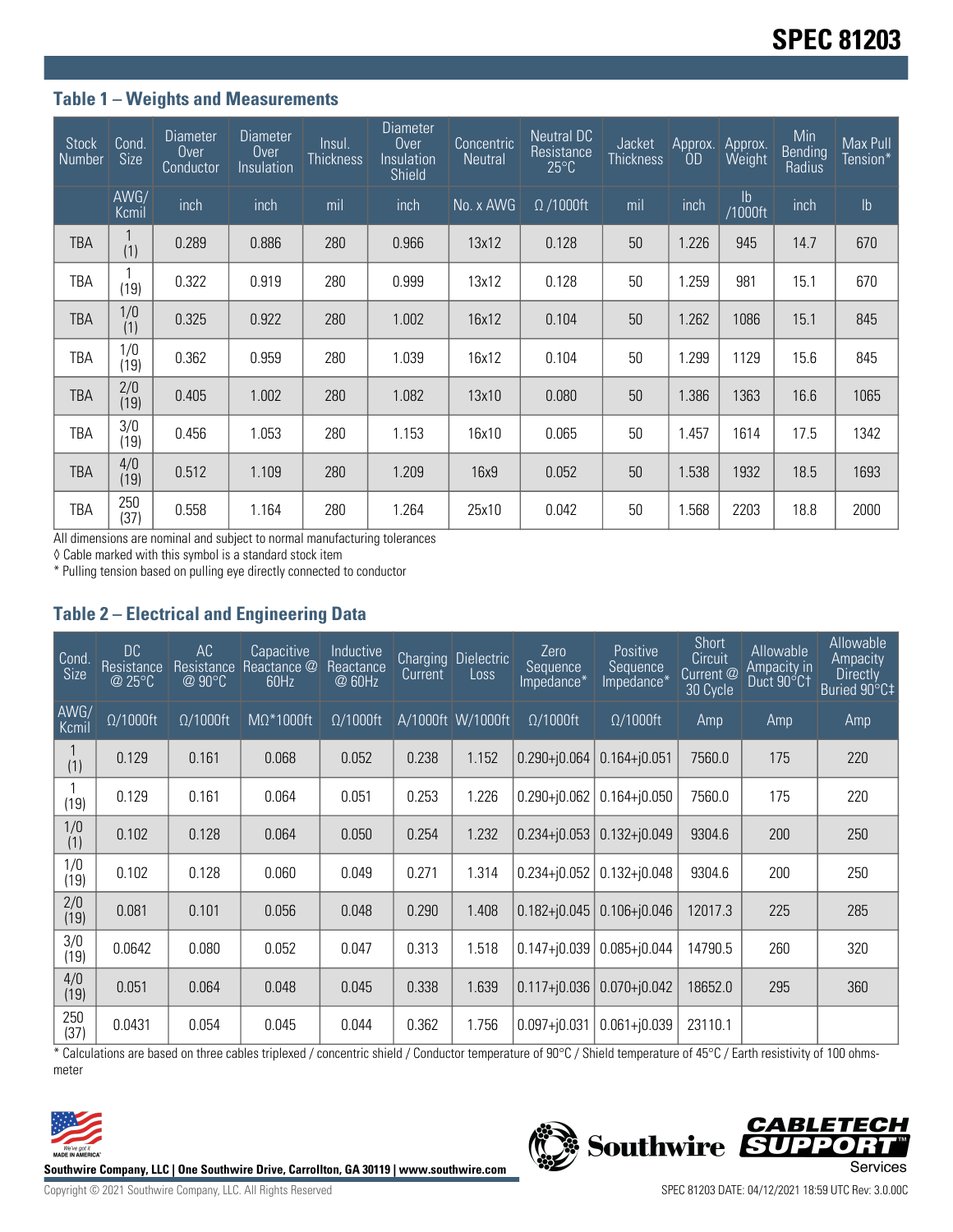# **SPEC 81203**

† Ampacities are based on Figure 7 of ICEA T-117-734 (Single circuit trefoil, 100% load factor, 90°C conductor temperature, earth RHO 90, 36" burial depth) ‡ Ampacities are based on Figure 1 of ICEA T-117-734 (Single circuit trefoil, 100% load factor, 90°C conductor temperature, earth RHO 90, 36" burial depth)

## **Table 3 – Weights and Measurements (Metric)**

| <b>Stock</b><br>Number | Cond.<br>Size | <b>Diameter</b><br>Over<br>Conductor | <b>Diameter</b><br>Over<br>Insulation | Insul.<br>Thickness | Diameter<br>Over<br>Insulation<br>Shield | Concentric<br><b>Neutral</b> | Neutral DC<br>Resistance<br>$25^{\circ}$ C | <b>Jacket</b><br><b>Thickness</b> | Approx.<br>0D | Approx.<br>Weight | Min<br><b>Bending</b><br>Radius | Max Pull<br>Tension* |
|------------------------|---------------|--------------------------------------|---------------------------------------|---------------------|------------------------------------------|------------------------------|--------------------------------------------|-----------------------------------|---------------|-------------------|---------------------------------|----------------------|
|                        | AWG/<br>Kcmil | mm                                   | mm                                    | mm                  | mm                                       | No. x AWG                    | $\Omega$ /km                               | mm                                | mm            | kg/km             | mm                              | newton               |
| <b>TBA</b>             | (1)           | 7.34                                 | 22.50                                 | 7.11                | 24.54                                    | 13x12                        | 0.42                                       | 1.27                              | 31.14         | 1406              | 373.38                          | 2982                 |
| TBA                    | (19)          | 8.18                                 | 23.34                                 | 7.11                | 25.37                                    | 13x12                        | 0.42                                       | 1.27                              | 31.98         | 1460              | 383.54                          | 2982                 |
| TBA                    | 1/0<br>(1)    | 8.25                                 | 23.42                                 | 7.11                | 25.45                                    | 16x12                        | 0.34                                       | 1.27                              | 32.05         | 1616              | 383.54                          | 3760                 |
| <b>TBA</b>             | 1/0<br>(19)   | 9.19                                 | 24.36                                 | 7.11                | 26.39                                    | 16x12                        | 0.34                                       | 1.27                              | 32.99         | 1680              | 396.24                          | 3760                 |
| <b>TBA</b>             | 2/0<br>(19)   | 10.29                                | 25.45                                 | 7.11                | 27.48                                    | 13x10                        | 0.26                                       | 1.27                              | 35.20         | 2028              | 421.64                          | 4739                 |
| TBA                    | 3/0<br>(19)   | 11.58                                | 26.75                                 | 7.11                | 29.29                                    | 16x10                        | 0.21                                       | 1.27                              | 37.01         | 2402              | 444.50                          | 5972                 |
| <b>TBA</b>             | 4/0<br>(19)   | 13.00                                | 28.17                                 | 7.11                | 30.71                                    | 16x9                         | 0.17                                       | 1.27                              | 39.07         | 2875              | 469.90                          | 7534                 |
| TBA                    | 250<br>(37)   | 14.17                                | 29.57                                 | 7.11                | 32.11                                    | 25x10                        | 0.14                                       | 1.27                              | 39.83         | 3278              | 477.52                          | 8900                 |

All dimensions are nominal and subject to normal manufacturing tolerances

◊ Cable marked with this symbol is a standard stock item

\* Pulling tension based on pulling eye directly connected to conductor

# **Table 4 – Electrical and Engineering Data (Metric)**

| Cond<br><b>Size</b> | DC.<br>Resistance<br>@ 25°C | AC<br>Resistance<br>@ 90°C | Capacitive<br>Reactance<br>@ 60Hz | Inductive<br>Reactance<br>@ 60Hz | <b>Charging</b><br>Current | Dielectric<br>Loss | Zero<br>Sequence<br>Impedance* | Positive<br>Sequence<br>Impedance* | <b>Short</b><br>Circuit<br>Current <sup><sup>®</sup></sup><br>30 Cycle | Allowable<br>Ampacity in<br>Duct 90°C1 | Allowable<br>Ampacity<br><b>Directly</b><br>Buried 90°C‡ |
|---------------------|-----------------------------|----------------------------|-----------------------------------|----------------------------------|----------------------------|--------------------|--------------------------------|------------------------------------|------------------------------------------------------------------------|----------------------------------------|----------------------------------------------------------|
| AWG/<br>Kcmil       | $\Omega$ /km                | $\Omega$ /km               | $M\Omega^*$ km                    | $\Omega$ /km                     | A/km                       | W/km               | $\Omega/1000$ ft               | $\Omega/1000$ ft                   | Amp                                                                    | Amp                                    | Amp                                                      |
| (1)                 | 0.4232                      | 0.53                       | 0.0207                            | 0.1706                           | 0.781                      | 3.7795             | $0.290 + j0.064$               | $0.164 + j0.051$                   | 7560.0                                                                 | 175                                    | 220                                                      |
| (19)                | 0.4232                      | 0.53                       | 0.0195                            | 0.1673                           | 0.830                      | 4.0223             | $0.290 + j0.062$               | $0.164 + j0.050$                   | 7560.0                                                                 | 175                                    | 220                                                      |
| 1/0<br>(1)          | 0.3346                      | 0.42                       | 0.0195                            | 0.1640                           | 0.833                      | 4.0420             | $0.234 + 0.053$                | $0.132 + j0.049$                   | 9304.6                                                                 | 200                                    | 250                                                      |
| 1/0<br>(19)         | 0.3346                      | 0.42                       | 0.0183                            | 0.1608                           | 0.889                      | 4.3110             | $0.234 + j0.052$               | $0.132 + j0.048$                   | 9304.6                                                                 | 200                                    | 250                                                      |
| 2/0<br>(19)         | 0.2657                      | 0.33                       | 0.0171                            | 0.1575                           | 0.951                      | 4.6194             | $0.182 + 0.045$                | $0.106 + i0.046$                   | 12017.3                                                                | 225                                    | 285                                                      |
| 3/0<br>(19)         | 0.2106                      | 0.26                       | 0.0158                            | 0.1542                           | 1.027                      | 4.9803             | $0.147 + 0.039$                | $0.085 + j0.044$                   | 14790.5                                                                | 260                                    | 320                                                      |
| 4/0<br>(19)         | 0.1673                      | 0.21                       | 0.0146                            | 0.1476                           | 1.109                      | 5.3773             | $0.117 + 0.036$                | $0.070 + j0.042$                   | 18652.0                                                                | 295                                    | 360                                                      |
| 250<br>(37)         | 0.1414                      | 0.18                       | 0.0137                            | 0.1444                           | 1.188                      | 5.7612             | $0.097 + j0.031$               | $0.061 + j0.039$                   | 23110.1                                                                |                                        |                                                          |